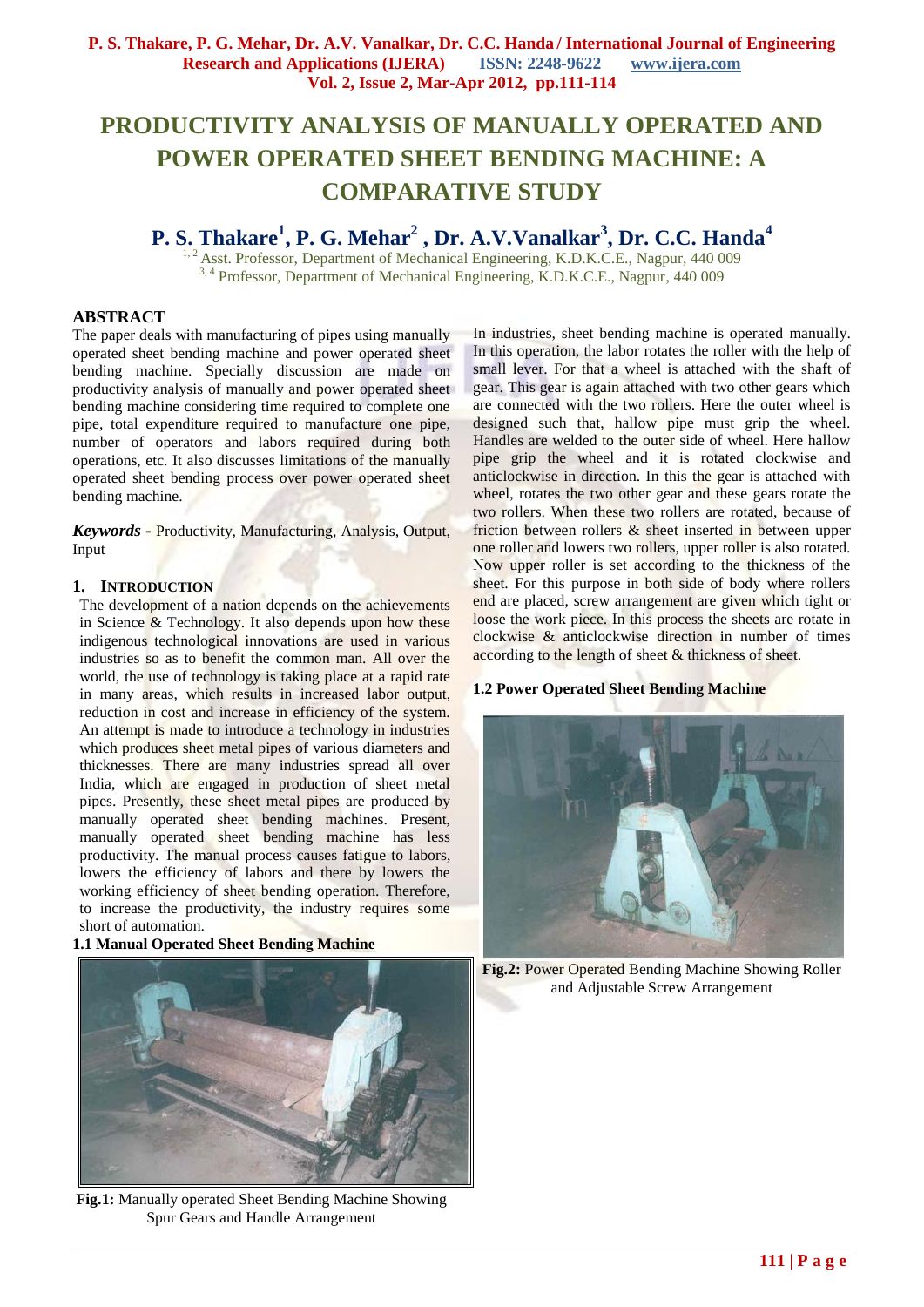#### **P. S. Thakare, P. G. Mehar, Dr. A.V. Vanalkar, Dr. C.C. Handa / International Journal of Engineering Research and Applications (IJERA) ISSN: 2248-9622 www.ijera.com Vol. 2, Issue 2, Mar-Apr 2012, pp.111-114**



**Fig.3:** Product of Power Operated Bending Machine

Construction of the power operated sheet bending machine is similar to manual operated sheet bending machine. Except this machine is power operated machine so that it requires motor, gear bore, and gearing arrangement. Here motor supplies the power to the gear box. Now this gear box transmits the power to the gears and at last it transmits to the roller. In the process the sheet is insert in between the lower rollers and upper roller than with the help of screw given at both of machine is lowering by revolving with rod. Now this screw roller at the end, and when screw rotates in downward direction then roller is also lowered their position. Now much distance the upper roller should came or the setting of roller is depends upon the thickness & diameter of sheet which is to be bend in the machine. Once the setting of screw is over, operator start the machine, the sheet passes towards the other side of the machine. After the one pass, again the setting of screw is to be done if requires and next pass is again start; it is restricted up to the cylindrical pipe is made. After getting a cylinder pipe, some positions of pipe is welded called tacking. After the welding, the welded position of pipe is passing through the roller. Then this pipe is removed from the machine by removing the base after removing the screw the side body is tilled to the side. Before tilting the body, one rod is inserted in between the upper roller and lower roller, and then the body is tilled and removes the pipes from the machine.

#### **2. Productivity Analysis**

Increase in productivity is the key factor for prosperity at all levels. It is the relationship between the result obtained and the factors employed to achieve the result. Productivity is the relationship between outputs to input. It is an indication of an enterprise capability. In case of the defined machine, the output highly depends upon the working skill of the employed persons. If he is having long experience of working over the machine then definitely his rate of making pipes would be higher than the rate of person who is new to machine.

As per the definition of productivity, we have a simple relation for it and it is given by

$$
Productivity = \frac{Output}{Input}
$$

To directly compare the productivity in terms of capital required, we take the ratio of output in terms pipe manufactured per hour to the inputs in terms of capital assets employed.

- Standard working period in a day is assumed to be 8 hours.
- Manufacturing cost per  $kg = Rs.6.00$  (full welding)
- Manufacturing cost per kg. = Rs.3.50 (with tacking)
- Weight of the sheet  $= 62$  kg

 $Mannifacting Cost of pipe =$ Weight of plate  $\times$  Cost per  $kg$ 

Manufacturing Cost of pipe =  $62 \times 3.5$ Manufacturing Cost of pipe = Rs. 217

Data required for productivity analysis of manually operated sheet bending machine is given in table.

| <b>PARAMETERS</b>       | <b>QUANTITIES</b>                        |                                         |
|-------------------------|------------------------------------------|-----------------------------------------|
|                         | <b>Manual Operated</b><br><b>Machine</b> | <b>Power Operated</b><br><b>Machine</b> |
| Thickness of sheet      | $5 \,\mathrm{mm}$                        | 5 mm                                    |
| Width                   | $1000 \,\mathrm{mm}$                     | $1000 \,\mathrm{mm}$                    |
| Diameter                | $500 \,\mathrm{mm}$                      | $500 \,\mathrm{mm}$                     |
| Labor required          | $07$ Nos.                                | 03 Nos.                                 |
| Operator required       | $01$ No.                                 | $01$ No.                                |
| Time required           | $40 \,\mathrm{min}$                      | $20 \,\mathrm{min}$                     |
| Cost of welding rod     | Rs. 4/piece                              | Rs. 4/piece                             |
| Electricity consumption | 1 unit                                   | 4 unit                                  |
| Labor salary / day      | Rs. 50                                   | Rs. 50                                  |
| Operator salary / day   | Rs. 100                                  | Rs. 100                                 |

**Table 1:** Initial Data for the analysis

**Table 2:** Expenditure for Making One Pipe on Machine

|                         | <b>QUANTITIES</b>                      |                                       |
|-------------------------|----------------------------------------|---------------------------------------|
| <b>PARAMETERS</b>       | <b>Manual Operated</b><br>Machine (Rs) | <b>Power Operated</b><br>Machine (Rs) |
| Labor charge            | 29.16                                  | 6.25                                  |
| Operator charge         | 8.33                                   | 4.16                                  |
| Welding rod             | 4.00                                   | 4.00                                  |
| Electricity consumption | 5.50                                   | 27.50                                 |
| Overhead Expenses       | 939                                    | 8.38                                  |
| Miscellaneous cost      | 2.00                                   | 2.00                                  |
| Total (Rs.)             | 58.38                                  | 52.29                                 |

Productivity of the machine is calculated by using following equation as: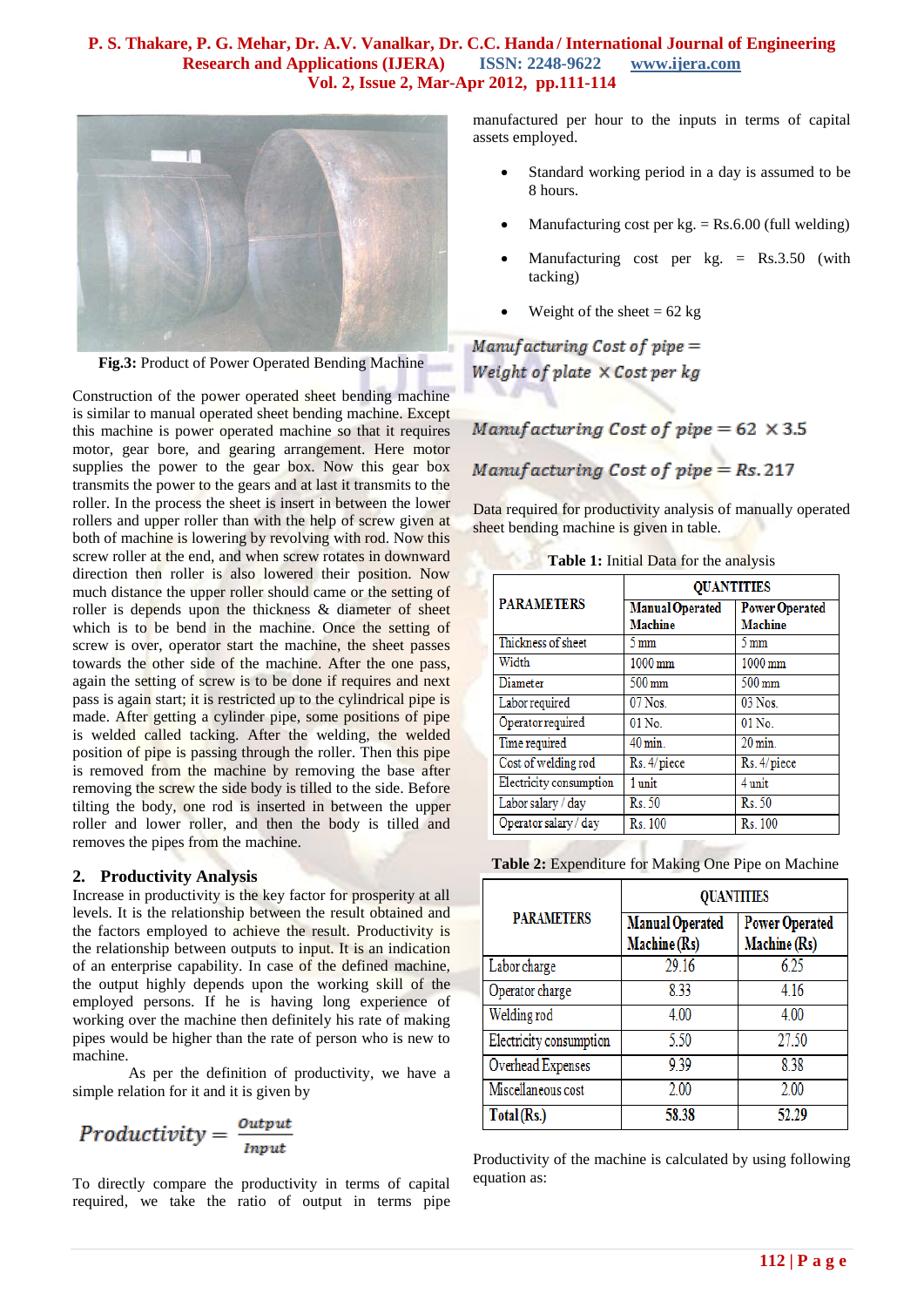#### **P. S. Thakare, P. G. Mehar, Dr. A.V. Vanalkar, Dr. C.C. Handa / International Journal of Engineering Research and Applications (IJERA) ISSN: 2248-9622 www.ijera.com Vol. 2, Issue 2, Mar-Apr 2012, pp.111-114**

$$
Productivity = \frac{Manf. Cost of pipe in Rs/piece of pipe \times No. of pipes Manf / day}{Expenditure per pipe \times No. of pipes Manf / day}
$$

#### **2.1 Productivity of Manually Operated Sheet Bending Machine:**

Since time required for manufacturing the one pipe is 40 minutes, total number of pipes manufactured in a day is 12.

Using above equation, Productivity of Manually operated sheet bending machine is calculated as

$$
Productivity = \frac{217 \times 11}{58.38 \times 11}
$$

 $Productivity = 3.71$  ------------ For Manually

operated sheet bending machine

**2.2 Productivity of Power Operated Sheet Bending Machine:**

Since time required for manufacturing the one pipe is 20 minutes, total number of pipes manufactured in a day is 24.

Thus, Productivity of Power operated sheet bending machine is calculated as

# Productivity =  $\frac{217 \times 24}{52.29 \times 24}$

 $Productivity = 4.14$  -------------- For Power operated sheet bending machine

- **3. Limitations of Manually Operated Sheet Bending Machine over Power Operated Sheet Bending Machine**
- 1. It can easily bend-Up to 12 mm thick plate.
- 2. Width of the sheet is also limited up to 1500 mm.
- 3. Heavy work is not possible.
- 4. Because of labour operated machine, process is not fast or continuous.
- 5. Time required for the operation is very high.
- 6. Production rate is very low.
- 7. Quality of pipe produced by the machine is not good.
- 8. Productivity is very low.

#### **4. Conclusion:**

Comparative study of manually operated sheet bending machine and power operated sheet bending machine has been done. Also, productivity of both the machines has been calculated. From the results, it is cleared that, productivity of power operated sheet bending machine is higher. Based on the results, following graphs can be drawn. All graphs showing below are drawn by comparative study of various parameters required for manufacturing of one pipe using manually operated and power operated sheet bending machines.

**Graph 1:**





**Graph 3:**







From the graphs, following conclusions can be drawn.